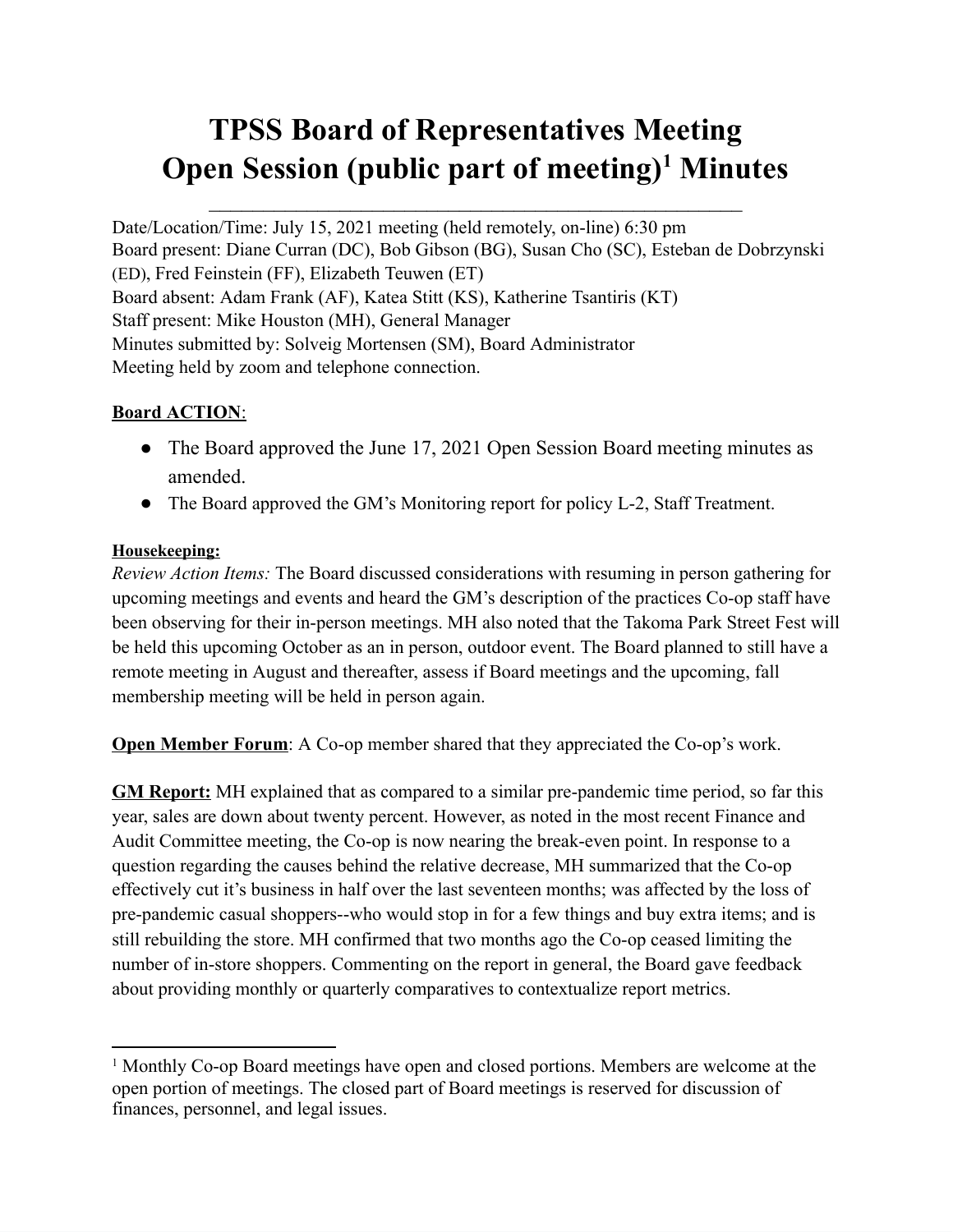**L-2 Staff treatment:** The Board noted ED's email question regarding ways to further build trust among employees. MH had replied that, in the more recent years, the Co-op has implemented several changes such as a GM Orientation for all new staff, increased training opportunities, and more department meetings. MH noted that based on the Co-op's timeline for holding staff surveys every three years, the next survey should occur in the spring of 2022.

#### **Committee updates:**

**Membership and Community Affairs Committee (MCAC):** FF relayed that in their last meeting, the MCAC discussed the fall membership meeting and their work on policy language. FF noted that the MCAC believes the recognition and celebration of the Co-op's 40th anniversary could continue into next year and merge with Earth Day. FF confirmed Sunday, October 17th as the fall membership meeting date and recounted that the MCAC discussed potential meeting agenda items, such as the five year strategic planning process; giving thanks to various community stakeholders; and/or having a focus on local issues. DC shared that the MCAC also considered inviting founding Co-op members or known members of past boards to the fall membership meeting, but realized that some of those individuals are running for office; the Co-op does not seek to endorse candidates. FF summarized that the MCAC is still determining the agenda.

The Board noted that if the next membership meeting happens in person they might hold it at the Takoma fire station, the Historic Takoma building, or just outdoors.

FF also informed the Board that he and ET are presently working on the policy language in the policy register regarding membership and membership engagement. FF stated that he and ET circulated a draft, received comments, and hope to bring an updated draft to the next Board meeting.

**Nominations Committee:** BG shared that the Nominations Committee has not met recently, but that he has communicated with the relevant Board members about updating election and Board information on the website. BG also clarified that while the Topical Calendar reminds the Board to assign election ballot counters, the Board just needs to assure that a Board member is present at the Board election.

Meeting adjourned 6:55pm

## Board Representatives' Committee Memberships:

Membership and Community Affairs Committee: (FF Chair) FF, DC, KT, ET, ED